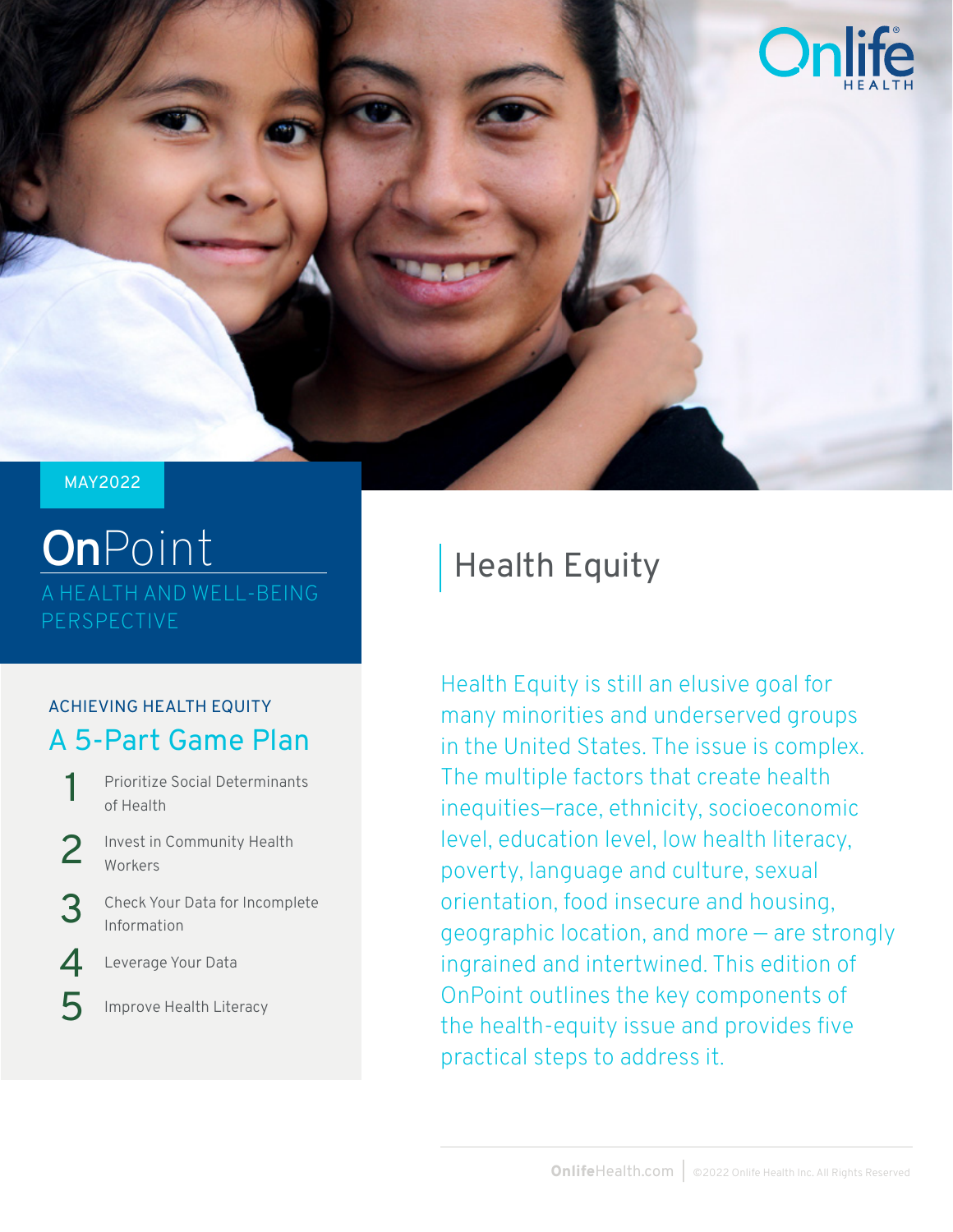

#### *def:* Health Equity

The absence of systematic disparities in health and their social determinants between different social groups.

#### COMMON HEALTH INEQUITIES

- **//** Life Expectancy
- **//** Rates of Disease and Disability
- **//** Lack of Access to Care
- **//** Mental Healthcare
- **//** Lack of Health Insurance

Each **On**Point issue provides a concise, insightful summary about a key health and well-being issue facing health plans and employers today.

#### Health Equality and Health Equity

Though the two terms are similar, there is an important distinction.

#### HEALTH EQUALITY

The same level of care, resources and opportunities is provided to each individual or group.



#### HEALTH **EQUITY**

The allocation of care and services is based on the social determinants, medical needs and unique circumstances of each individual and community.

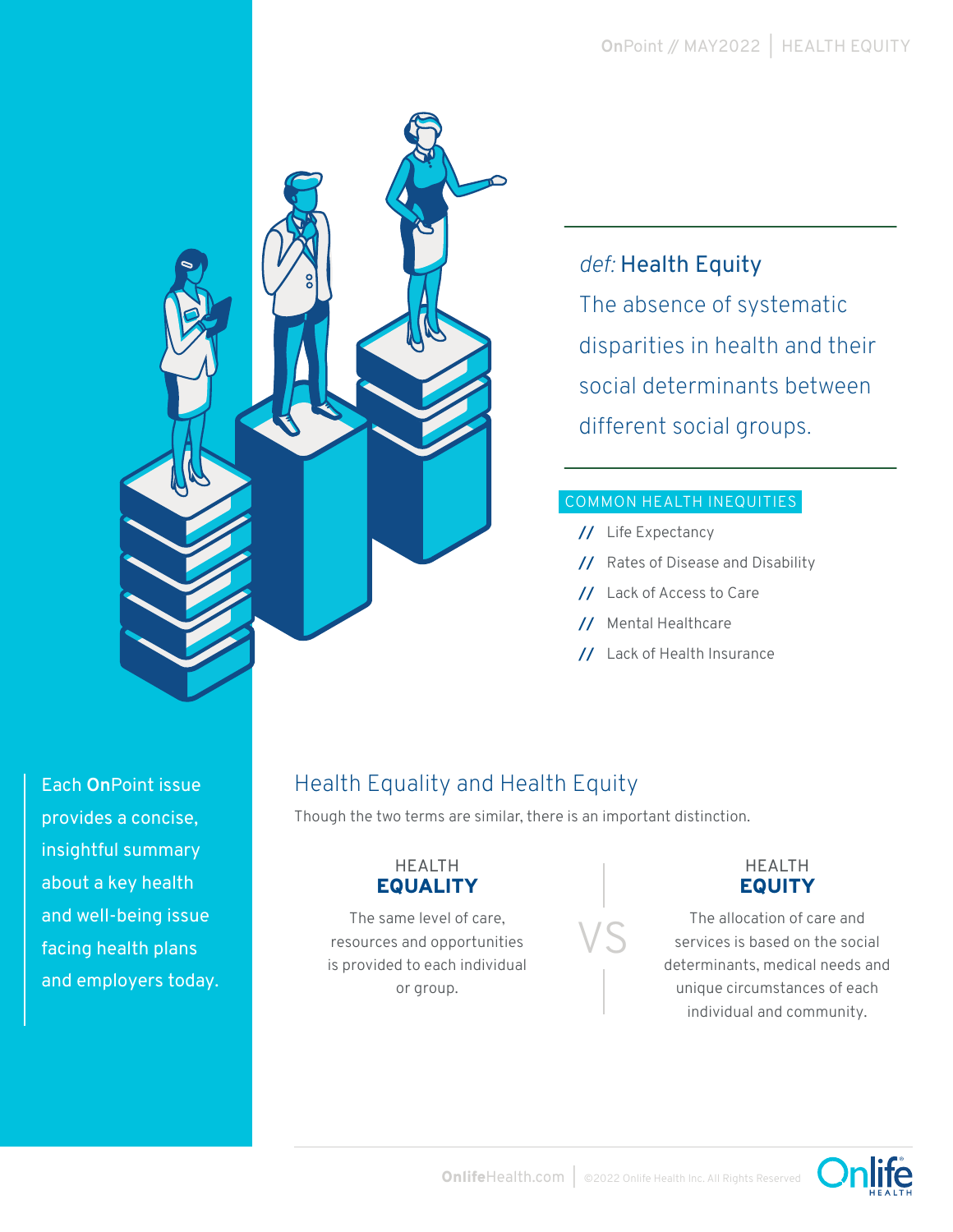

#### The Economic Impact

At the most fundamental level, health equity is an issue of justice, of doing the right thing. But there are also practical benefits. Offering equitable care produces a more efficient healthcare system with fewer doctor visits, reduced ER utilization, less spending per patient and better outcomes overall. Indeed, one recent study found a potential economic gain of \$135 billion per year if racial disparities in health are eliminated, including \$93 billion in excess medical costs and \$42 billion in untapped productivity.<sup>1</sup>

#### A New Sense of Urgency

The issue of health equity is not new. As early as the mid-19th century, health leaders understood that social and economic inequalities cause health disparities. But COVID-19 has generated a new urgency to address the issue. That's because COVID has dramatically revealed the pervasiveness and seriousness of health inequities. Many minority groups have been disproportionately impacted by COVID, in part because these groups already have a high rate of chronic illness and other conditions that make them especially vulnerable to the virus. For example, African Americans are 2.5x

more likely to be hospitalized with COVID and 1.7x more likely to die compared to white non-Hispanic persons.<sup>2</sup> Such a wide disparity dramatically highlights the extent to which health disparities exist in marginalized and underserved populations.

#### The Role of Health Plans

Addressing such a deeply rooted social issue as health inequity requires the commitment of multiple stakeholders. Within this complex landscape, health plans play a vital role. By partnering with community resource organizations in high-risk locales, health plans can serve as the conduit that connects at-risk members with local available resources. They can employ communication campaigns and their health/well-being platforms to help members break down barriers to care, such as transportation issues, close gaps in care, and improve health literacy. From a public policy perspective, health plans can also take a leadership role in advocating for policies that increase awareness of the issue. For example, the Blue Cross Blue Shield Association (BCBSA) launched a major initiative in 2021 to "change the trajectory of health disparities and reimagine a more equitable healthcare system."

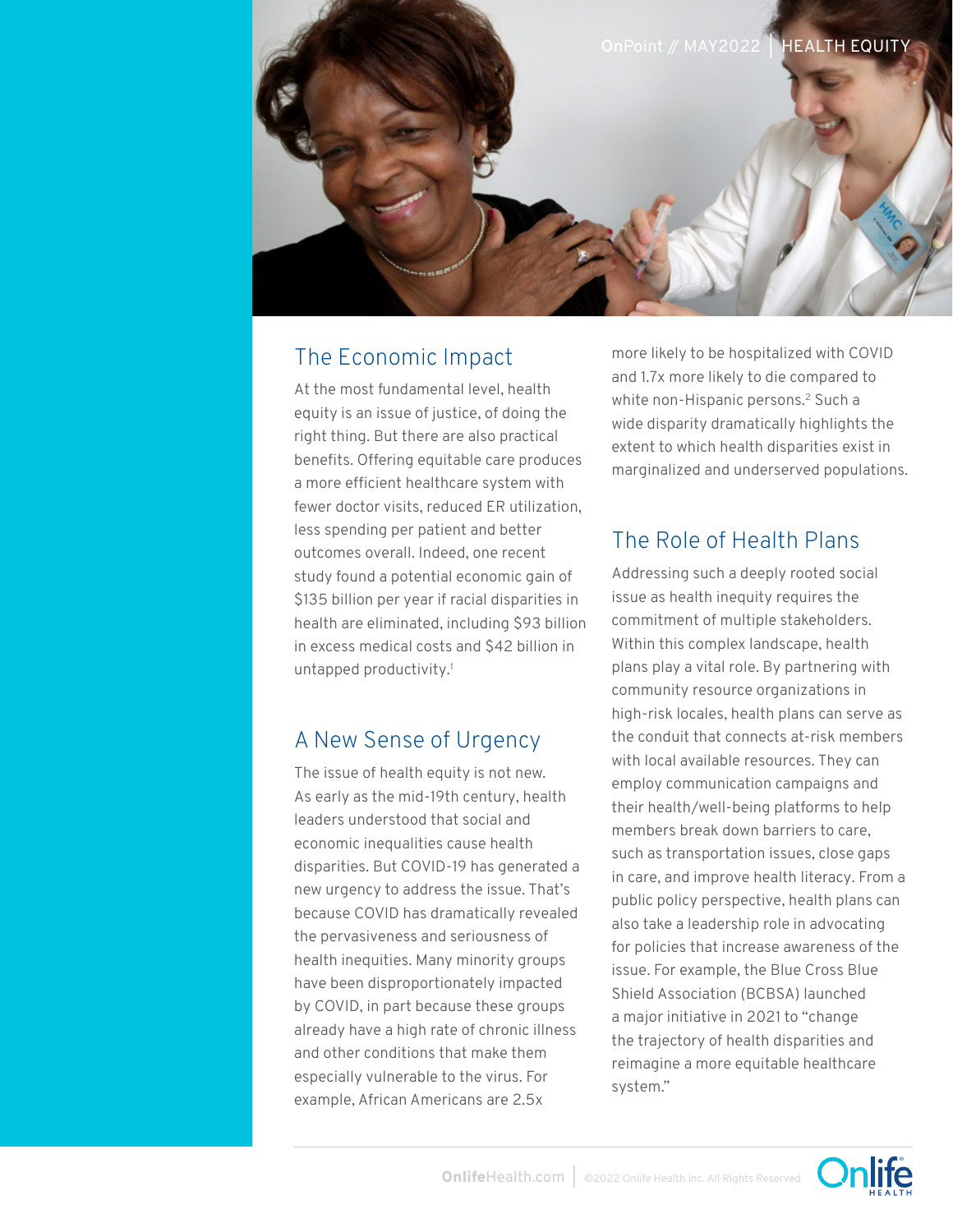### Achieving Health Equity: A 5-Part Game Plan

Integrating a health equity initiative into the member services department of a health plan creates a practical framework to address health inequities. Here are five tactics that can be leveraged within this framework.

#### 1 Prioritize Social<br>Determinants Determinants of Health

For too long, healthcare has focused on treating each individual as a separate, isolated unit instead of understanding each patient within the larger context of his or her personal environment and local community. Fortunately, more and more health plans are implementing new strategies to address Social Determinants of Health (SDoH), the circumstances that influence the health and well-being of individuals and communities. These determinants include everything from food and housing security to healthcare access, health literacy, public safety, and transportation. Because SDoH drive up to 80 percent of health outcomes, they are the key drivers of health inequities and disparities.

To address the vulnerabilities created by SDoH in their population, health plans must first gain an in-depth, databased understanding of which communities and neighborhoods are adversely affected by SDoH and the specific risk factors that need to be addressed within those communities. Onlife's SDoH Community-Based Index provides health plans, employers, and other organizations with a sophisticated mapping tool and data analyzer to understand in detail the multiple social dynamics that impact health and well-being in each of the 73,000 census tracts in the United States.

# 2 Invest in Community<br>2 Health Workers

Marketers today have an unprecedented ability to collect and analyze data that can generate an increasingly detailed and accurate portrait of each consumer. But there are limits to what data can achieve. Data is an abstraction. Just as a map is not the territory, data is not the actual person. It is only a digital synopsis. There are some types of

information about each individual that can only be acquired in person by a doctor or other healthcare professionals. This is especially true for SDoH, which can vary from person to person within the same community.

Gaining this local knowledge requires a more "boots-on-theground" approach delivered by Community Health Workers (CHWs). Because CHWs live in the same communities as their members, they already possess local knowledge about the SDoH risks in the neighborhood. And because CHWs provide the first line of care in a member's home, they can report the specific SDoH vulnerabilities impacting each patient. Another way to gain SDoH information is the modern-day house call. Increasingly, home-based advanced primary care is serving as an extension of the PCP (Primary Care Provider) in caring for persistent high-care patients with medically complex needs, including behavioral health.

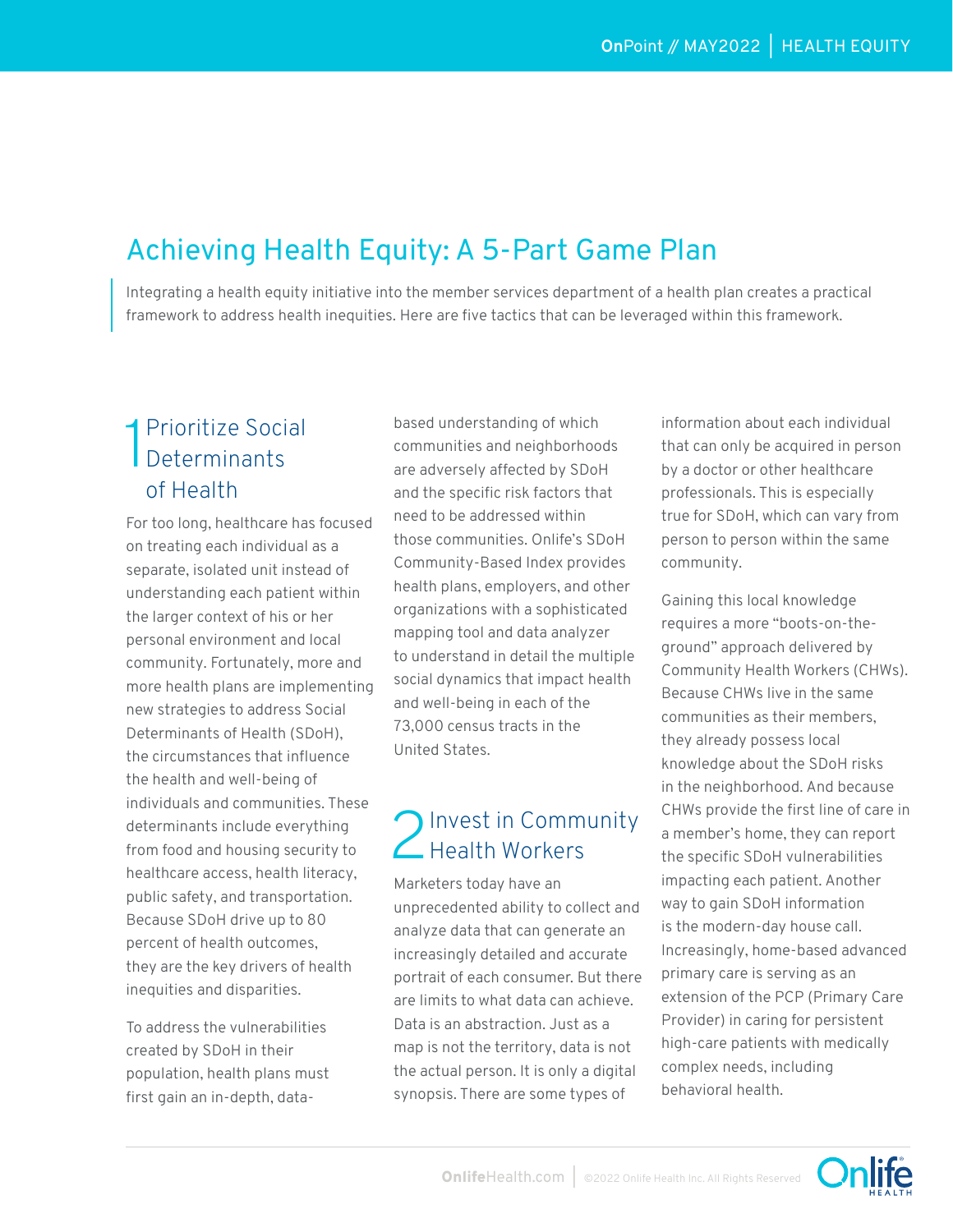# 3 Check Your Data Information

Gaps in data limit the ability of health plans to address health inequities. You cannot address a problem if you don't know it exists. A recent California study illustrates the point. It found that two-thirds of commercial health plans in the state had data about race missing for more than half their membership, with ethnicity data being even sparser. As a result, these health plans lack the knowledge to effectively address health inequities. One of the causes for these gaps in data is no doubt the reluctance of some members to share their race/ethnicity with their health plan. As a result, health plans need to communicate more clearly and effectively the confidentiality of member answers. In addition, standardization of data collection would help ensure that race/ ethnicity information is collected across all lines of business.

Leverage Your Data  $\Gamma$  Personas are just one example of how data can be leveraged to address health inequities. A persona is a subgroup of users who share similar patterns across a

set of variables. Onlife Health has developed six personas based on the five key Social Determinants of Health (SDoH): Economic Stability, Education, Social and Community Context, Health and Healthcare, and Neighborhood and Built Environment. When custom content is created specifically for a member's SDoH persona and tagged accordingly, our engagement metrics reveal that members are more than twice (2.1x) as likely to click on the information compared to content created or identified for other SDoH personas. The effectiveness of personas could be amplified by using cohorts, which can combine multiple factors to provide personalized content at a more granular level.

#### **The Improve Health** Literacy

Health literacy is the ability of individuals to take control of and manage their own well-being by taking healthcare information and services and applying it to their medical situation. According to the CDC (Centers for Disease Control and Prevention), almost nine out of 10 adults struggle to understand and use personal and public health information when it's filled with unfamiliar or complex terms.<sup>3</sup>

Lacking health literacy, a person is less likely to adhere to a treatment regime, for example, or understand a prescription label.

Both health plans and employers have several opportunities to improve health literacy:

- **//** Provide adult education and English language instruction.
- **//** Employ education materials and communication that are culturally relevant and written in the member's primary language.
- **//** Use plain language and visual aids to help readers understand the information, which is often too complex and jargon filled.
- **//** Create provider networks that are representative of a community's demographics.